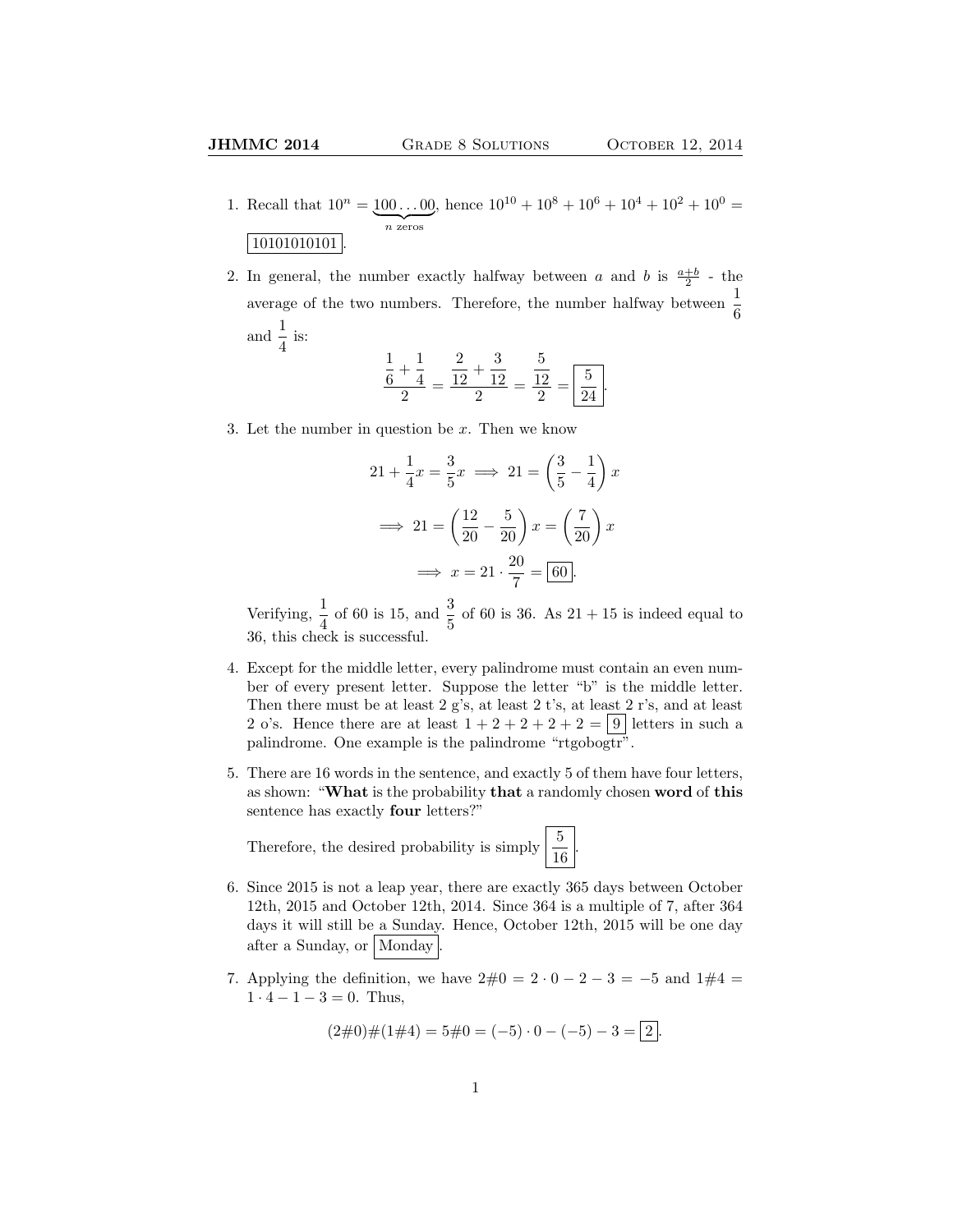- 8. Notice that  $9 \cdot 18 = 162$  and  $9 \cdot 19 = 171$ . Any other multiple of 9 will be further away from 169, so our answer is the closer of the two  $-$  171.
- 9. We have  $P(1) = (1 + 1)(1 + 2)(1 + 3) \dots (1 + 2013)(1 + 2014) = 2 \cdot 3 \cdot 4$ .  $\ldots$  2014 · 2015 and  $P(0) = (0+1)(0+2)(0+3)\ldots(0+2013)(0+2014) =$  $1 \cdot 2 \cdot 3 \cdot \ldots \cdot 2013 \cdot 2014$ . Thus,

$$
\frac{P(1)}{P(0)} = \frac{\cancel{2} \cdot \cancel{3} \cdot \cancel{4} \cdot \ldots \cdot 2014 \cdot 2015}{1 \cdot \cancel{2} \cdot \cancel{3} \cdot \ldots \cdot 2013 \cdot 2014} = \frac{2015}{1} = \boxed{2015}.
$$

Alternatively, the exact same cancellation shows that  $\frac{P(x)}{P(x-1)} = \frac{x + 2014}{x}$  $\frac{2011}{x},$ hence  $\frac{P(1)}{P(0)} = \frac{1 + 2014}{1}$  $\frac{2011}{1} = 2015.$ 

10. We can prime factorize  $12 = 2^2 \cdot 3$  and  $18 = 2 \cdot 3^2$ . Hence, since the greatest common divisor takes the smallest exponent of each prime, we have  $gcd(12, 18) = 2 \cdot 3 = 6$ . Similarly, since the least common multiple takes the largest exponent of each prime, we have  $lcm(12, 18) = 2^2 \cdot 3^2 =$ 36. Thus our answer is  $6 + 36 = 42$ .

Alternatively, we can utilize the Euclidean Algorithm to find  $gcd(12, 18) =$  $gcd(12, 6) = gcd(6, 6) = 6$ , then use  $lcm(x, y) = \frac{xy}{gcd(x, y)}$  to find  $lcm(12, 18) =$  $12 \cdot 18$  $\frac{1}{6}$  = 36. Our answer is then the same as before.

- 11. Since 2 darps is equal to 4 derps, 6 darps is equal to 12 derps. Similarly, since 3 derps is equal to 5 dirps, 12 derps is equal to 20 dirps. Putting these together, 6 darps is equal to  $20 \, \text{dirps}$ .
- 12. Suppose the side length of the cube is s. Then the area of each face of the cube, being a square, has area  $s^2$ . Since there are 6 such faces, the surface area of the cube is  $6s^2$ . As such we have  $6s^2 = 294 \implies s^2 = 49 \implies$  $s = \pm 7$ . Clearly  $s = -7$  does not make sense as a side length, leaving the solution  $s = |7|$
- 13. Let there be  $n$  nickels and  $d$  dimes. Since there are 70 coins in total, the total value of which is 555 cents, we have the system of equations:

$$
n + d = 70 \implies 5n + 5d = 350
$$

$$
5n + 10d = 555
$$

Subtracting the first equation from the second gives  $5d = 205 \implies d = 41$ , implying that  $n = 29$ . Checking, there are indeed 70 coins, and the nickels are worth  $$0.05 \cdot 29 = $1.45$  and the dimes are worth  $$0.10 \cdot 41 = $4.10$ , which does indeed sum up to \$5.55. Therefore our answer is  $d - n =$  $41 - 29 = 12$ .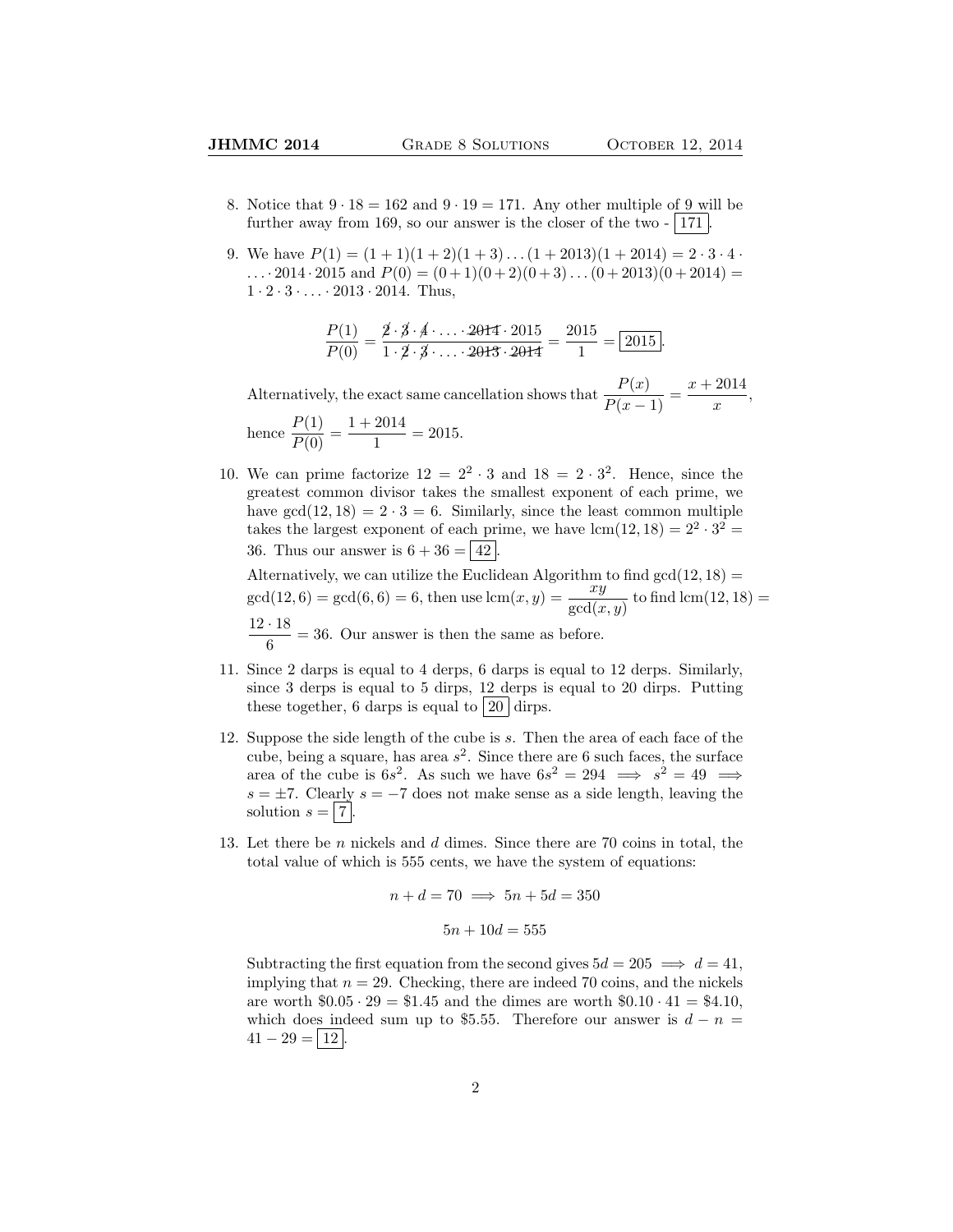- 14. Let a and b be the integers, and without loss of generality assume that  $a \geq b$  (if  $a < b$ , we can simply switch the two). Since  $8 = a + b \leq 2a$ , we know that a is at least 4. Furthermore, since  $a^2 \le a^2 + b^2 = 34$ , we know that a is less than 6. Therefore we only need to check  $a = 4$  and  $a = 5$ , the latter of which leads to the solution  $a = 5, b = 3$ . Therefore,  $ab = 5 \cdot 3 = | 15 |.$
- 15. Cross-multiplying, the equation is equivalent to  $(x^2 + 1)(x + 1) = (x^2 -$ 1)(x-1). Expanding gives  $x^3 + x^2 + x + 1 = x^3 - x^2 - x + 1 \implies 2(x^2 + x) =$  $0 \implies x^2 + x = 0 \implies x(x+1) = 0$ . Thus  $x = 0$  or  $x = -1$ . However, if  $x = -1$ , then the fraction  $\frac{x^2 - 1}{x-1}$  $\frac{x}{x+1}$  will have denominator zero, meaning that the only valid solution is  $x = |0|$ .
- 16. To mix the color purple, Rita would have to roll red once and blue once. She can either roll red first and blue next, which has a probability of 3  $\frac{3}{6} \cdot \frac{1}{6}$  $\frac{1}{6} = \frac{1}{12}$  $\frac{1}{12}$ , or roll blue first and red next, which also has a probability of 1  $\frac{1}{6} \cdot \frac{3}{6}$  $\frac{3}{6} = \frac{1}{12}$  $\frac{1}{12}$ . The final probability is thus  $\frac{1}{12} + \frac{1}{12}$  $\frac{1}{12} = \left| \frac{1}{6} \right|$  $\frac{1}{6}$
- 17. Suppose there are a alpacas and c chickens. Considering the heads of the animals gives us the equation  $a + 2c = 94$ , and considering their legs gives us the equation  $4a + 2c = 238$ . Subtracting the first equation from the second gives us  $3a = 238 - 94 = 144 \implies a = 48$ , and hence  $c = 23$ . As such there are  $a + c = 48 + 23 = 71$  animals on the farm.
- 18. Notice that  $4^x 1 = (2^x)^2 1 = (2^x 1)(2^x + 1)$ , meaning that  $4^x 1$ can be prime only if  $2^x - 1 = 1$  or  $2^x + 1 = 1$ . The latter is impossible as there is no positive integer x such that  $2^x = 0$ , while the former leads to  $2^x = 2 \implies x = 1$ . This is the only such value, and thus our answer is  $\vert 1 \vert$

Alternatively, notice that  $4^x$  always leaves a remainder of 1 upon division by 3, and thus  $4^x - 1$  is always divisible by 3. As such, the only way  $4^x - 1$ can be prime is if  $4^x - 1 = 3 \implies 4^x = 4 \implies x = 1$ , and the rest is as before.

- 19. Note that the surface area varies with the square of the side length, and the volume varies with the cube of the side length. In other words, multiplying the side length by x is the same as multiplying the surface area by  $x^2$  and the volume by  $x^3$ . In this case, we are adding 20% to the side length, equivalent to multiplying by 1.2. Therefore, the surface area of the cube is increased by a factor of 1.44, or 44%, and the volume of the cube is increased by a factor of 1.728, or 72.8%. Thus  $x = 44$  and  $y = 72.8$ , meaning  $5(y - x) = 5(72.8 - 44) = |144|$ .
- 20. It is not difficult to guess-and-check the solution, but we will investigate a more general method. From  $ab + cd = a + b + c + d$  we get  $(ab - a - b) +$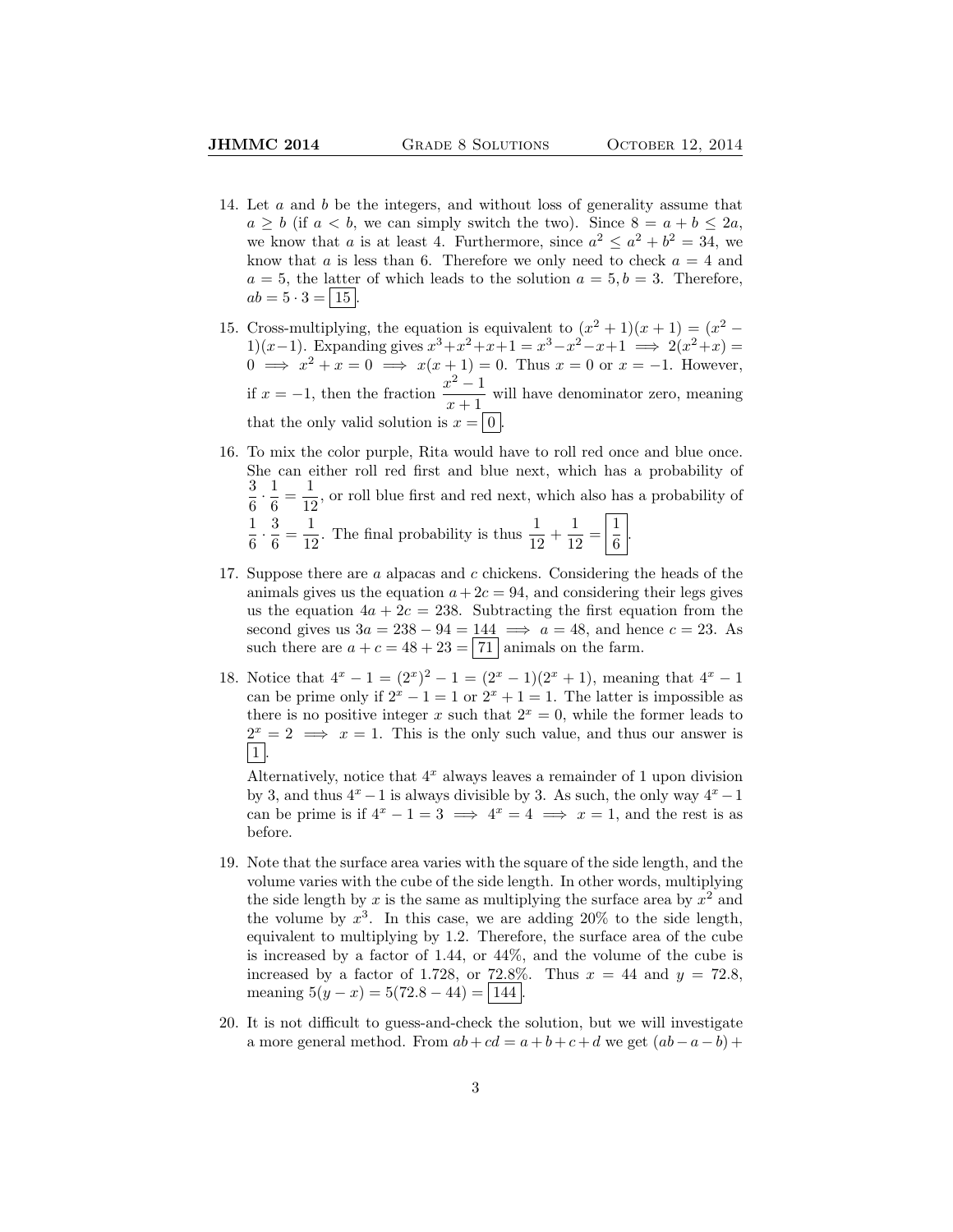$(cd - c - d) = 0 \implies (ab - a - b + 1) + (cd - c - d + 1) = 2.$  Therefore,  $(a-1)(b-1)+(c-1)(d-1)=2$ . If none of a, b, c, d are 1, then we would necessarily have  $(a - 1)(b - 1) = 1$  and  $(c - 1)(d - 1) = 1$  as  $a, b, c, d$  are positive integers. This would give us  $a = b = c = d = 2$ , which does not satisfy either equation. Thus we can assume  $a = 1$ . This implies that  $(c-1)(d-1) = 2$ , implying that  $c = 3$  and  $d = 2$  or the reverse. Finally,  $a + b + c + d = 11$  gives us  $1 + b + 3 + 2 = 11 \implies b = 5$ . Finally,  $abcd = 1 \cdot 5 \cdot 3 \cdot 2 = |30|$ 

- 21. There are two cases to consider. The first is when Alex wins on his first turn, and the second is when Alex wins on his second turn. Notice that Alex will never get a third turn, as by then all the spots will necessarily be winning. The first case necessitates Kelvin not rolling an even number on his first turn, which occurs with a probability of  $\frac{1}{6}$ , and Alex rolling either an even number or the number Kelvin rolled, which occurs with a either an even number or the number Kelvin rolled, which occurs with a probability of  $\frac{2}{3}$ . Hence the probability of this case occurring is  $\frac{1}{3}$ . The second case requires Kelvin rolling an odd number, followed by Alex not winning, followed by Kelvin rolling the only number remaining that isn't winning. Then all 6 numbers will be winning, and Alex will win. The probability of this case is  $\frac{1}{2} \cdot \frac{1}{3}$  $\frac{1}{3} \cdot \frac{1}{6}$  $\frac{1}{6} = \frac{1}{36}$  $\frac{1}{36}$ , making the total probability 1 .
	- $\frac{1}{3} + \frac{1}{36}$  $\frac{1}{36} = \frac{13}{36}$ 36
- 22. The biking leg of his trip is completed in  $\frac{2}{10} = \frac{1}{5}$  of an hour, or 12 minutes, while the swimming leg of his trip is completed in  $\frac{3}{12} = \frac{1}{4}$  of an hour, or 15 minutes. Since the entire trip takes  $\frac{6}{6}$  = 1 hour, he should spend  $60 - 12 - 15 = 33$  minutes on his walk.
- 23. Since the triangle's altitudes are all equal, the triangle must be equilateral. Suppose the side length of this triangle is 2s. Then, by the Pythagorean theorem,  $s^2 + 6^2 = (2s)^2 \implies 36 = 3s^2 \implies 12 = s^2$ . The area of the triangle is thus  $\frac{s^2\sqrt{3}}{4}$  $\frac{\sqrt{3}}{4} = \frac{12\sqrt{3}}{4} = \boxed{3}$ √  $3<sup>2</sup>$ .
- 24. The only way that this is possible is if the children alternate in the form "GBGBGBG", where "G" denotes a girl and "B" denotes a boy. The 4 girls can arrange themselves in any of  $4! = 4 \cdot 3 \cdot 2 \cdot 1 = 24$  ways, while the 3 boys can arrange themselves in  $3! = 3 \cdot 2 \cdot 1 = 6$  ways. Thus there are a total of  $6 \cdot 24 = |144|$  possible arrangements.
- 25. Let the number be  $\overline{abc}$ . If any of a, b, c are zero, then the product of the digits would be zero, implying that the sum of the digits is 0 - impossible. Hence a, b, c are all positive digits. WLOG assume that  $a \leq b \leq c$  - we'll account for the permutations later. Thus we have  $abc = a + b + c \leq$  $3c \implies ab \leq 3$ , meaning we need check only  $(a, b) = (1, 1), (a, b) = (1, 2),$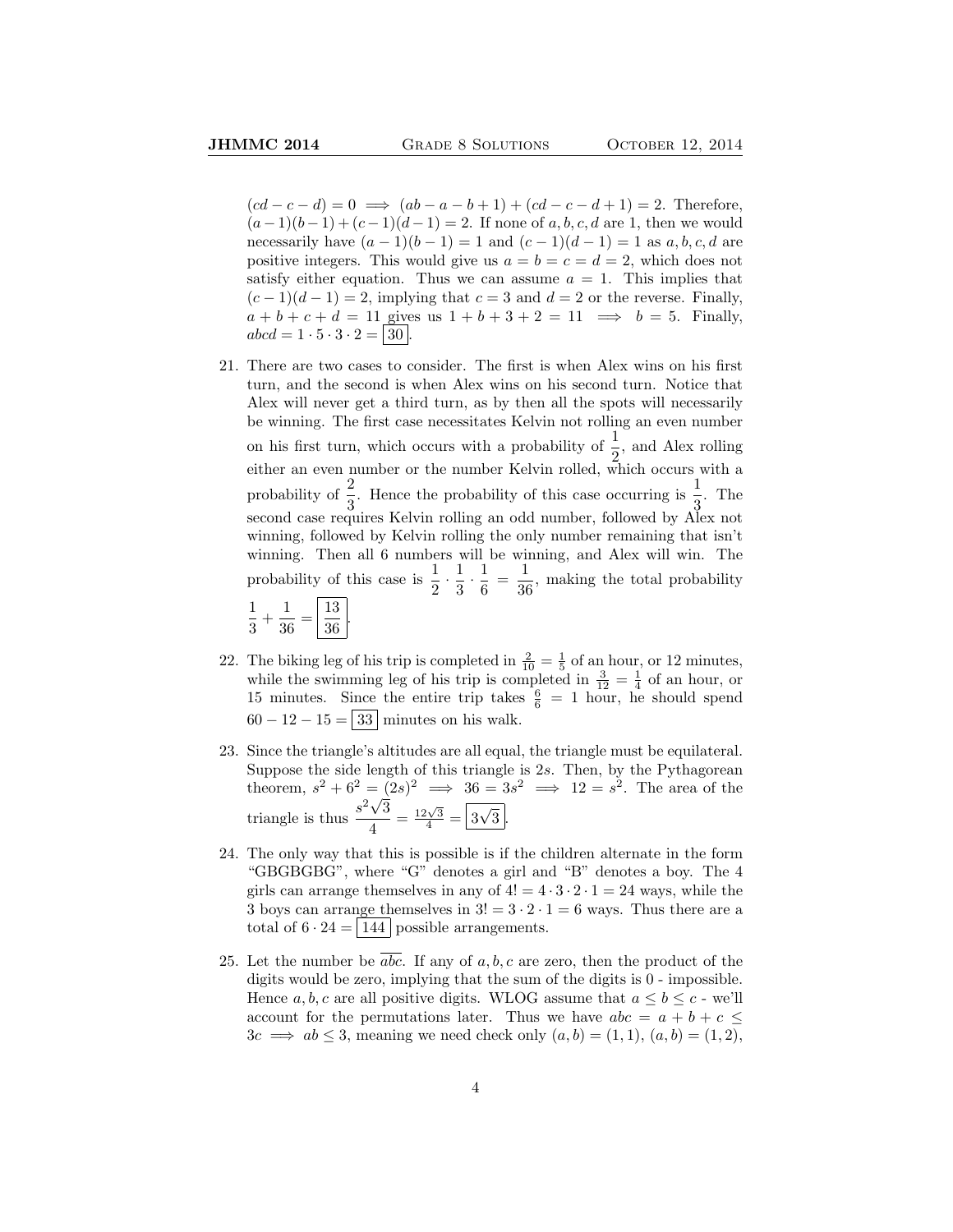.

and  $(a, b) = (1, 3)$ . The former case gives us  $c = 2 + c$ , contradiction, the second gives us  $2c = 3 + c \implies c = 3$ , and the third gives us  $3c = 4 + c \implies c = 2$ , a contradiction as we assumed  $b \leq c$ . Therefore the only possible numbers are the permutations of  $\overline{123}$ , of which there are  $3! = 6$ .

- 26. To have exactly seven factors, the number must be of the form  $p^6$  for some prime  $p$ . Minimizing this is equivalent to minimizing  $p$ , so we want  $p$  to be the smallest prime - 2. Our desired number is thus  $2^6 = |64|$ , which indeed has the seven factors 1, 2, 4, 8, 16, 32, and 64.
- 27. Before any of the operations,  $\frac{1}{2}$  of the spinner is black and  $\frac{1}{2}$  is white. Alex then changes  $\frac{1}{3}$  of the white region, or  $\frac{1}{6}$  of the whole spinner, to black, making  $\frac{2}{3}$  of the spinner black and  $\frac{1}{3}$  of it white. Kelvin then changes  $\frac{1}{3}$ of the black region, or  $\frac{2}{9}$  of the whole spinner, to white,  $\frac{1}{2}$  of the

spinner black and  $\frac{5}{9}$  of it white. Our answer is therefore  $\frac{4}{9}$ 

28. Clearly this computation is infeasible to do directly, so we need to find a more clever method. Let  $x = 102$  and  $y = 2$ . Then

 $102^4 - 8 \cdot 102^3 + 24 \cdot 102^2 - 32 \cdot 102 + 16 = x^4 - 4x^3y + 6x^2y^2 - 4xy^3 + y^4$ 

which is precisely the expansion of  $(x - y)^4$ ! Therefore our answer is  $(102 - 2)^4 = 100^4 = 100000000$ 

- 29. There are 10 pages with 1-digit numbers (0 through 9), and 90 pages with 2-digit numbers (10 through 99). This accounts for  $1 \cdot 10 + 2 \cdot 90 = 190$  digits, leaving  $2014-190 = 1824$  digits left to be written. At 3 digits apiece, this accounts for 608 more pages. Thus there are a total of  $10+90+608 = 708$ pages.
- 30. Let  $O_1$ ,  $O_2$ , and  $O_3$  be the centers of the three unit circles, and ABC be the desired equilateral triangle. Dropping altitudes from  $O_1$  and  $O_2$  to  $\overline{AB}$ , meeting the line at C and D respectively, gives  $AB = AC + CD + DB$ . Since  $\ddot{O}_1C = 1$  and  $\angle ABO_2 = \angle BAO_1 = 30^\circ$ , we have  $AC = DB = \sqrt{3}$ . Since  $O_1C = 1$  and  $\angle ABO_2 = \angle BAO_1 = 30^{\degree}$ , we have  $AC = DB = \sqrt{3}$ .<br>Furthermore,  $CD = O_1O_2 = 2$ . Thus  $AB = 2 + 2\sqrt{3}$ , making the area of Furthermore,  $CD =$ <br>ABC equal to  $\frac{s^2\sqrt{}}{4}$ 3  $\frac{\sqrt{3}}{4} = (\sqrt{3} + 1)^2 \sqrt{3} = \boxed{6 + 4\sqrt{3}}.$
- 31. The base of  $\triangle ABC$  is  $AB = 12$ , while the height is the altitude from C to AB. This altitude has length at most the radius of the circle, or 6, making the maximum possible area  $\frac{12 \cdot 6}{2} = 36$ .
- 32. Notice that  $x^2 = 2^{64} \implies x = 2^{64 \cdot \frac{1}{2}} = 2^{32}$ . Then  $x^x = (2^{32})^{2^{32}} =$  $2^{32 \cdot 2^{32}} = 2^{2^{37}} = 2^y$ , making  $y = 2^{37}$ . Finally,  $y = 2^z \implies 2^{37} = 2^z \implies$  $z = |37|$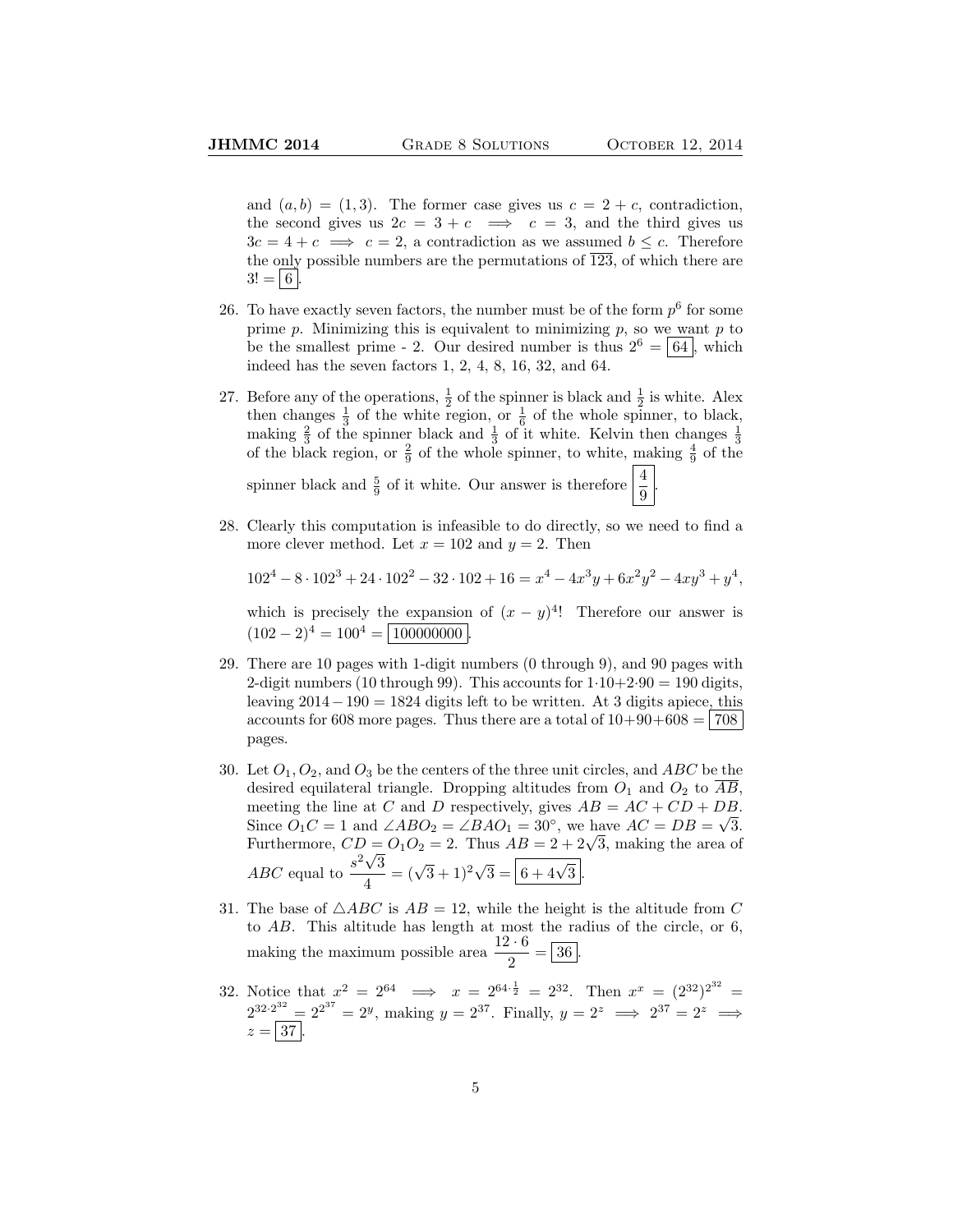33. Let X and Y be the altitudes from E to AB and G to  $CD$  respectively. Then, by the Pythagorean theorem,  $EX = GY = \frac{\sqrt{3}}{2}$ . Hence  $EG = \sqrt{3}$  $\sqrt{3} + 1$ . Therefore, the area of *EFGH* is

$$
\frac{EG^2}{2} = \frac{(\sqrt{3} + 1)^2}{2} = \boxed{2 + \sqrt{3}}.
$$

34. Mark each point with the number of paths from it to B. Then, since our only options are to move one unit to the right or one unit down, each number is the sum of the number below it (if any) and the number to the right of it (if any). Clearly, any point on the right or bottom edges has only one possible path - all moves down or all moves right, respectively. The picture shows this process, leading to the answer of  $|34|$ .



Alternatively, notice that the only "illegal" paths are the ones passing through the center point, since that is the only one in the middle hole. Hence any combination of 4 moves to the right and 4 moves down, of which there are  $\binom{8}{4} = 70$  arrangements, will result in a valid path - unless it passes through the center points, which occurs in  $\binom{4}{2}^2 = 36$  of these paths. Hence the answer is  $70 - 36 = 34$  as before.

- 35. Currently, Steven has 20 hours of material to catch up. Every Sunday, this amount increases by 1.5 hours (as he watches .5 hours, and two more hours of material are released), and every other day that amount decreases by 0.5 hours. Hence, every full week this amount decreases by 1.5 hours. After 13 such weeks, there is thus just half an hour of material left. Then, on that day (a Sunday), this becomes 2 hours, which takes an additional 4 days to finish. Hence it takes Steven  $13 \cdot 7 + 4 = 95$  days to catch up. Noting that October has 31 days, November has 30, and December has 31, Steven will finish exactly  $95 - 31 - 30 - 31 = 3$  days after January 12th, which is  $\vert$  January 15th, 2015
- 36. Let this probability be  $p$ . The probability of getting heads exactly twice is  $\binom{2015}{8}$ 2  $\binom{p^2(1-p)^{2013}}{p^2(1-p)^{2013}}$ , as we must choose exactly 2 flips to get heads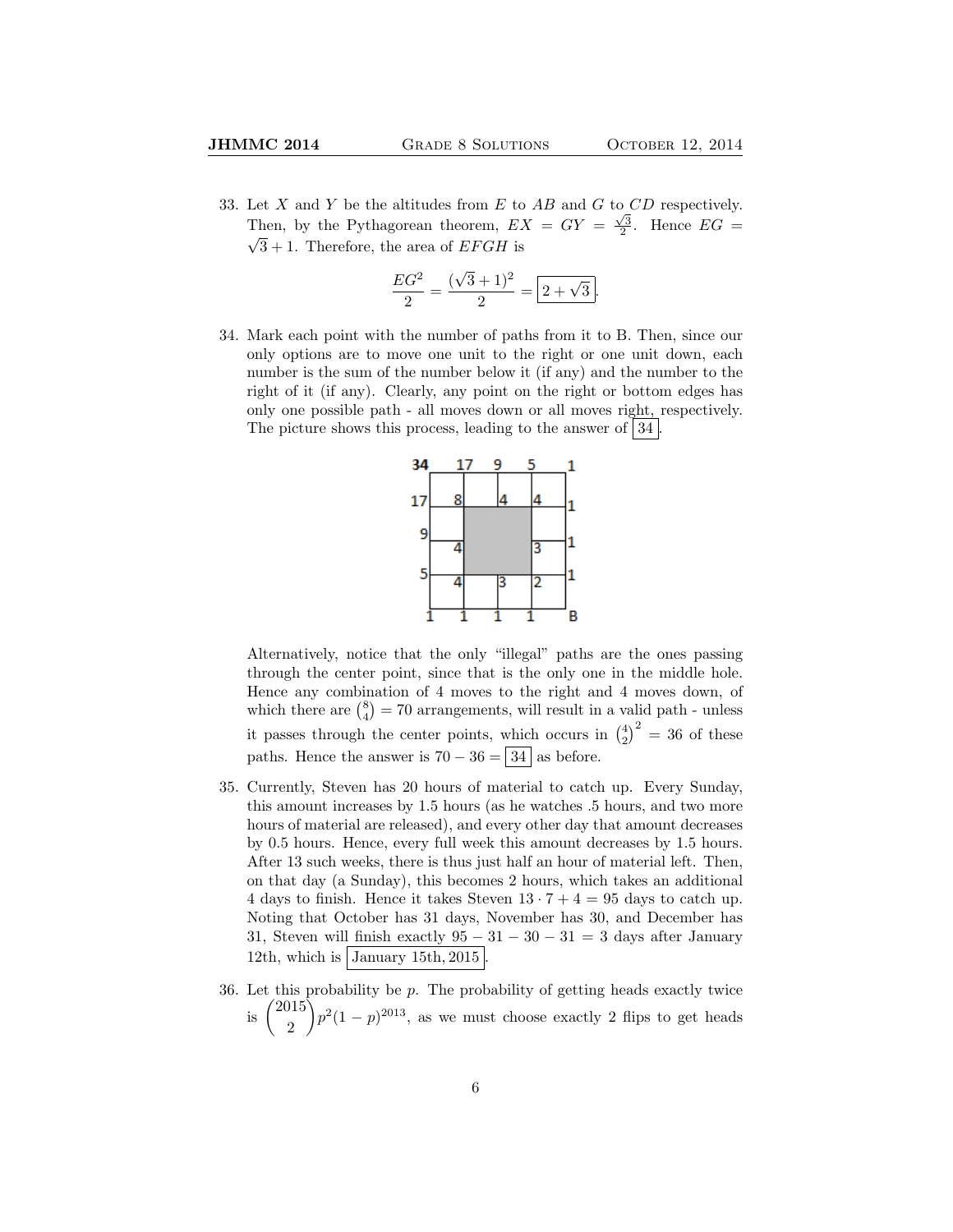on and exactly 2013 to get tails on. Similarly, the probability of getting heads exactly three times is  $\binom{2015}{8}$ 3  $\left\{ p^{3}(1-p)^{2012} \right\}$ . Equating the two,

$$
{2015 \choose 2} p^2 (1-p)^{2013} = {2015 \choose 3} p^3 (1-p)^{2012}
$$

$$
\implies {2015 \choose 2} (1-p) = {2015 \choose 3} p
$$

$$
\implies 1-p = 671p \implies 1 = 672p \implies p = \boxed{\frac{1}{672}}
$$

37. Kelvin the Frog can choose any two lilypads to be the left side of his houses, provided that neither of them are at the rightmost end and that they are not adjacent. There are  $\binom{41}{8}$ 2 ways to choose 2 lilypads that are both not the rightmost pad, and 40 of these configurations have the two adjacent, making the answer  $\binom{41}{2}$ 2  $-40 = 780.$ 

Alternatively, if Kelvin makes one house using the leftmost two pads, there are 39 remaining positions that his second house could be in. If Kelvin makes a house using the next leftmost two pads, there are 38 remaining positions that his second house could be in. Continuing in this fashion, there are  $39 + 38 + ... + 1 = \frac{39 \cdot 40}{2} = \boxed{780}$  possibilities as before.

- 38. Label the points  $A, B, C, D, E, F$  so that  $AB = CD = EF = 2$  and  $BC = DE = FA = 4$ . Extend  $\overline{FA}$ ,  $\overline{BC}$ , and  $\overline{DE}$  to meet at points X, Y, Z. Then XYZ is an equilateral triangle with side length  $4 + 2 + 2 = 8$ , and then  $\overline{X}$  is an equilateral triangle with side length  $4 + 2 + 2 = 8$ , and<br>thus has an area of  $\frac{8^2\sqrt{3}}{4} = 16\sqrt{3}$ , while  $AXB, CYD, EZF$  are equilateral triangles with side length 2 and areas of  $\sqrt{3}$ . Hence the area of *ABCDEF*  $\frac{1}{16\sqrt{3}}$  – √ 3 − √ 3 −  $\sqrt{3} = \sqrt{13\sqrt{3}}$ .
- 39. Let the square be  $ABCD$  and suppose that they stand at points A and C. Then the desired region is the intersection of the unit circles centered at A and C. Notice that the quarter-circle ABD has area  $\frac{\pi}{4}$ , while *triangle* ABD has area  $\frac{1}{2}$ . Hence the area formed by  $\overline{BD}$  and arc BD is  $\frac{\pi}{4} - \frac{1}{2}$ . Twice this area, the desired region, is  $\boxed{\frac{\pi}{2} - 1} = \boxed{\frac{\pi - 2}{2}}$  $\frac{2}{2}$ .
- 40. Firstly, notice that AB is perpendicular to  $O_1O_2$  since  $O_1A = O_1B$  and  $O_2A = O_2B$ . Let the intersection of AB and  $O_1O_2$  be X. Then

$$
\overline{XC}^2 + \overline{XO_1}^2 + \overline{XB}^2 + \overline{XO_2}^2
$$

$$
= (\overline{XC}^2 + \overline{XO_1}^2) + (\overline{XB}^2 + \overline{XO_2}^2) = \overline{CO_1}^2 + \overline{BO_2}^2
$$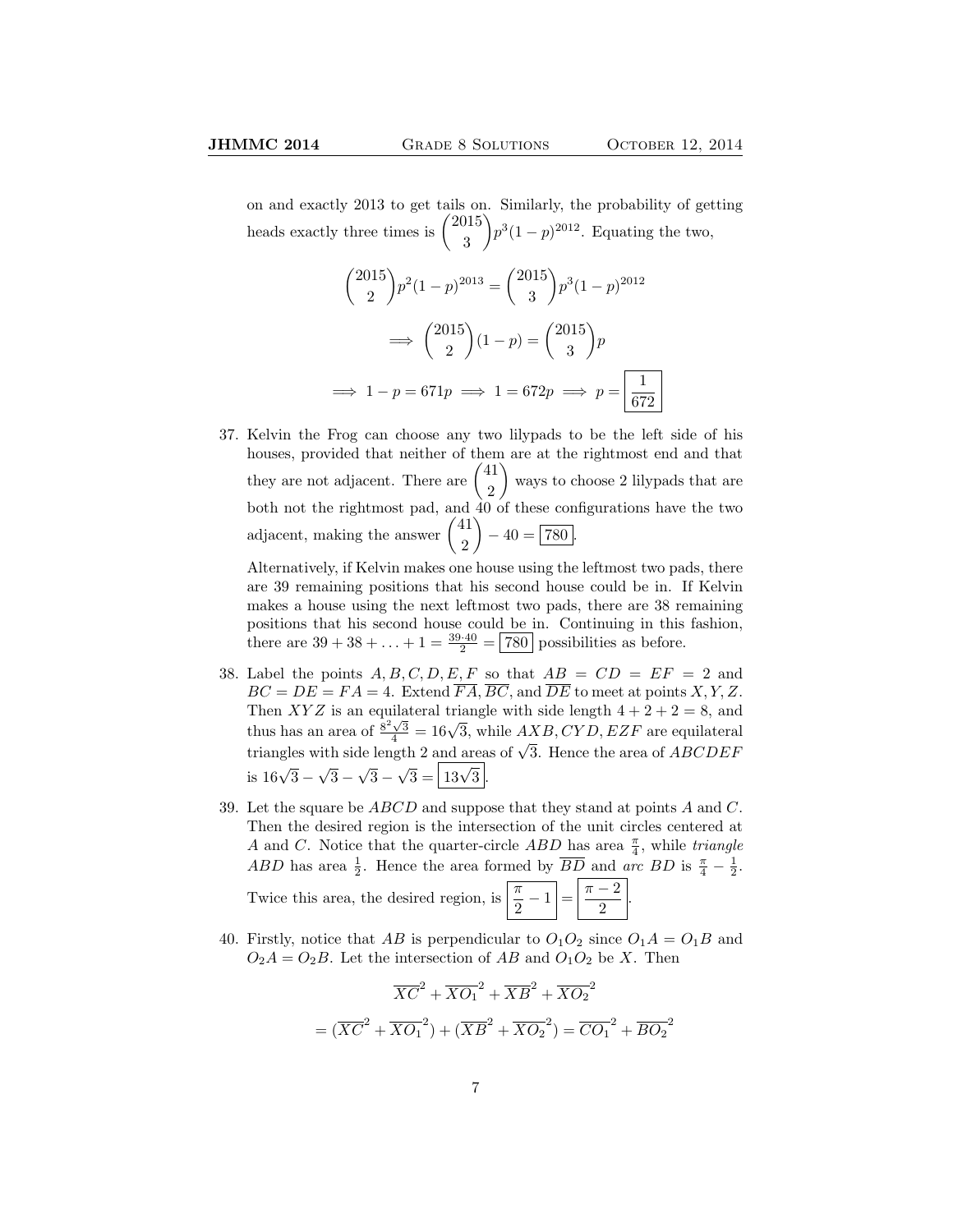$$
= (\overline{XC}^2 + \overline{XO_2}^2) + (\overline{XB}^2 + \overline{XO_1}^2) = \overline{CO_2}^2 + \overline{BO_1}^2
$$

hence  $CO_1^2 - CO_2^2 = BO_1^2 - BO_2^2 = 5^2 - 3^2 = \boxed{16}$ .

Alternatively, we can "cheat" on this problem by assuming the two circles are tangent. Then  $A, B, C$  are all the same point, and thus clearly  $CO_1^2$  –  $CO_2^2 = 16$ . Notice that this is valid because the location of C is irrelevant, as long as it lies on the line AB.

41. Expanding the equation gives

$$
f(x)^{2} + 2f(x)g(x) + g(x)^{2} - f(x)^{2} + 2f(x)g(x) - g(x)^{2} = 0
$$

so  $4f(x)g(x) = 0 \implies f(x)g(x) = 0$ . Thus either  $f(x) = 0$  or  $g(x) = 0$ . The solutions to the former are  $x = 1$  and  $x = 5$ , while the solutions to the latter are  $x = 3$  and  $x = 4$ . Their sum is [13]. Alternatively, Vieta's formulas tell us that the sum of the 4 roots is  $6 + 7 = \boxed{13}$ 

42. Notice that the fact that the contructed figures are hexagons is irrelevant, as it is only relevant that the area is directly proportional to the square of the side length - true for any similar polygons. Hence, as long as we are constructing similar shapes on each side, it does not matter which shape we choose. Thus we can assume instead that they are squares, and then the Pythagorean theorem immediately tells us that  $P_3 = P_1 + P_2 =$  $16 + 36 = 52.$ 

Alternatively, the area of a regular hexagon with side length s is  $\frac{s^2\sqrt{3}}{4}$ , so we can solve for  $AB^2 = \frac{64}{\sqrt{6}}$  $\frac{4}{3}$  and  $BC^2 = 48\sqrt{3}$ , hence  $CA^2 = \frac{208\sqrt{3}}{3}$  and  $\frac{CA^2\sqrt{3}}{4} = \boxed{52}.$ 

- 43. Let the width of the rectangle be x, so that the length is  $12 2x$  (as one of the length sides is covered by the barn). Then we need to maximize the quantity  $x(12 - 2x)$ . Notice that this is equal to  $-x(2x - 12) =$  $-2(x^2 - 6x) = -2(x^2 - 6x + 9) + 18 = 18 - 2(x - 3)^2$ . Since  $(x - 3)^2$ is always nonnegative, the maximum possible value of this expression is | 18 , attainable when  $x = 3$ .
- 44. Notice that  $2014^2$  is the square of a four digit number, and hence has at most 8 digits. Thus  $s(2014^2)$  is at most  $9 \cdot 8 = 72$ . As such,  $s(s(2014^2))$ is at most 15, and therefore  $s(s(s(2014^2)))$  is a single digit number. Furthermore, the sum of the digits of a number is equivalent to the number modulo 9, hence the problem is equivalent to finding the remainder  $2014^2$ leaves upon division by 9. As 2014 leaves a remainder of 7 upon division by 9,  $2014^2 \equiv 7^2 \equiv |4| \pmod{9}$ .
- 45. Since  $a, b, c$  are all positive,  $a^{b-c}$  is also positive and hence  $b > c$ . Furthermore, division by  $a^c$  gives us  $a^{b-c}-1 = a^{b-2c}$ . Since  $b > c$ ,  $a^{b-c}$  is an integer, and hence the LHS is an integer. Therefore, so is  $a^{b-2c}$ , implying that  $b \ge 2c$ . If  $b - 2c > 0$ , then  $a \mid a^{b-c} - a^{b-2c} = 1$ , implying that  $a = 1$ .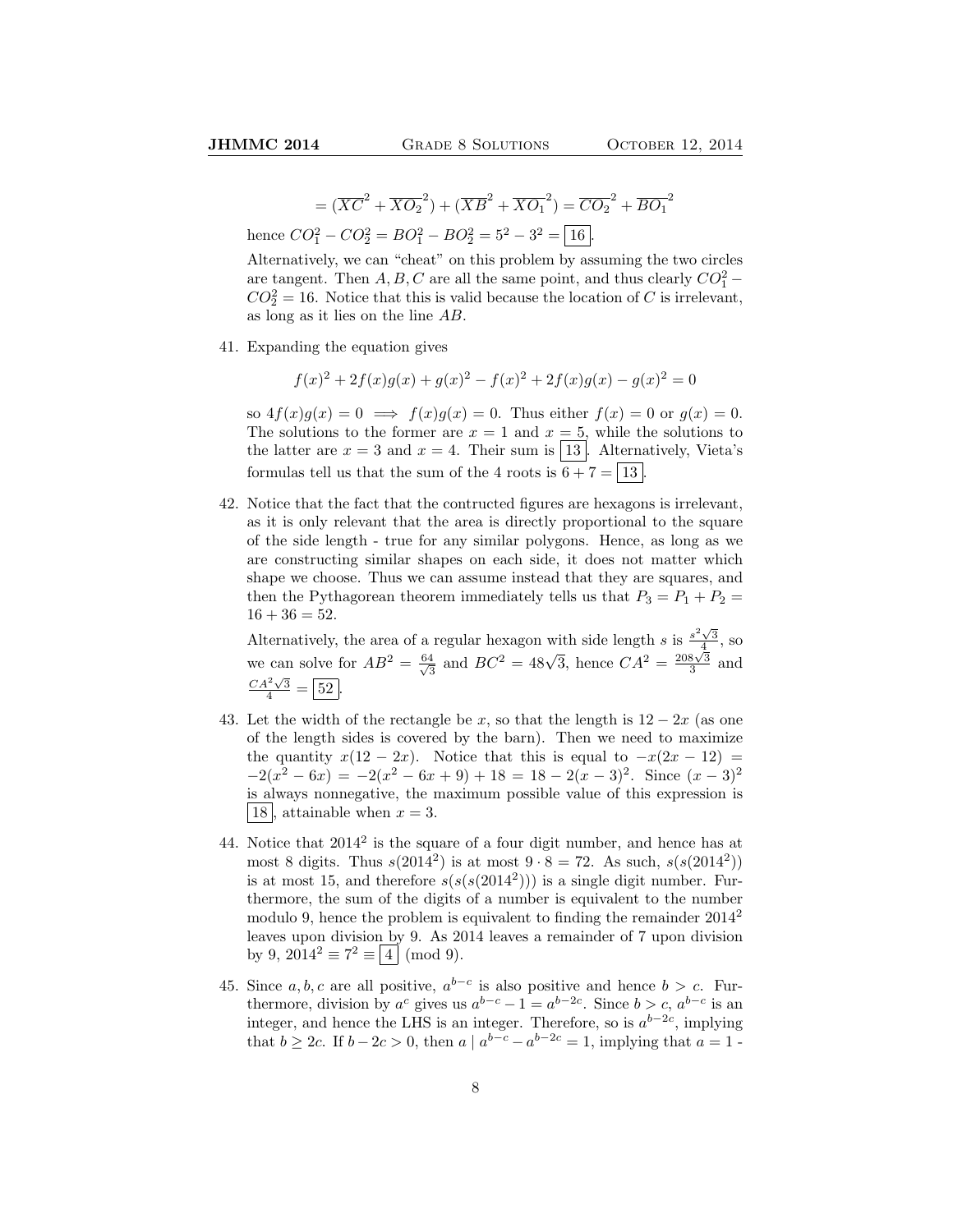a clear contradiction as  $1 - 1 \neq 1$ . Hence  $b - 2c = 0$ , and thus  $a^{b-2c} = 1$ . Thus  $a^{b-c} - 1 = 1 \implies a^{b-c} = 2$ , possible only if  $a = 2$  and  $b - c = 1$ . Solving gives us  $b = 2, c = 1$ , which is indeed a solution as  $2^2 - 2^1 = 2^{2-1}$ . Hence  $a + b + c = |5|$ .

- 46. The roots of  $x^2 17x + k$  sum to 17, and they are both real if  $17^2 4k$  $0 \implies 289 > 4k \implies 72 \ge k$ . Hence our answer is  $72 \cdot 17 = 1224$ .
- 47. Let G be the centroid of  $ABC$ , which is the intersection of  $AX, BY$ , and CZ. Furthermore, since these are all medians,  $AG = 2XG$  and  $BG =$ 2YG. Hence  $GX' = \frac{5}{2}GA$  and  $GY' = \frac{5}{2}GB$ , meaning that  $[GXY'] = \frac{25}{4}[GAB]$ . Analogously,  $[GY'Z'] = \frac{25}{4}[GBC]$  and  $[GZ'X'] = \frac{25}{4}[GCA]$ , hence

$$
[GX'Y'] + [GY'Z'] + [GZ'X'] = \frac{25}{4}([GAB] + [GBC] + [GCA]) = \frac{25}{4}[ABC]
$$

$$
\implies [X'Y'Z]' = \boxed{275}
$$

48. Since  $\angle ABC$  is right, B lies on the circle with diameter AC, and therefore  $MA = MB = MC = 13$ . Thus

$$
r_1 \cdot \frac{13 + 13 + 10}{2} = [ABM] = \frac{1}{2}[ABC] = 60
$$

and

$$
r_2 \cdot \frac{13 + 13 + 24}{2} = [ACM] = \frac{1}{2}[ABC] = 60
$$

Hence  $r_1 r_2 = \frac{120^2}{36 \cdot 50} = \boxed{8}$ .

49. Once Kelvin flips a tail, he will go to sleep immediately after flipping a head. Hence, any valid string will be of the form "(HH...HT)(TT...TH)", where an H denotes a head and a T denotes a tail. The expected length of this string is our answer. By linearity of expectation, this is equivalent to the sum of the expected length of an "HH...HT" string and the expected length of a "TT...TH" string, which are of course equal by symmetry. Let E be this expected length. Then there is a  $\frac{1}{2}$  chance that the string is of length 1 (flipping a tail in the first case, or a head in the second), and a  $\frac{1}{2}$ chance that the string is of expected length  $E + 1$  (flipping a head in the first case, or a tail in the second). Hence  $E = \frac{1}{2}E + 1 \implies E = 2$ , and thus our answer is  $2 \cdot 2 = |4|$ . Note that we can also find the value of E by finding

$$
\frac{1}{2} \cdot 1 + \frac{1}{4} \cdot 2 + \frac{1}{8} \cdot 3 + \dots
$$

$$
= \left(\frac{1}{2} + \frac{1}{4} + \frac{1}{8} + \dots\right) + \left(\frac{1}{4} + \frac{1}{8} + \dots\right) + \dots
$$

$$
= \frac{\frac{1}{2}}{1 - \frac{1}{2}} + \frac{\frac{1}{4}}{1 - \frac{1}{2}} + \dots
$$